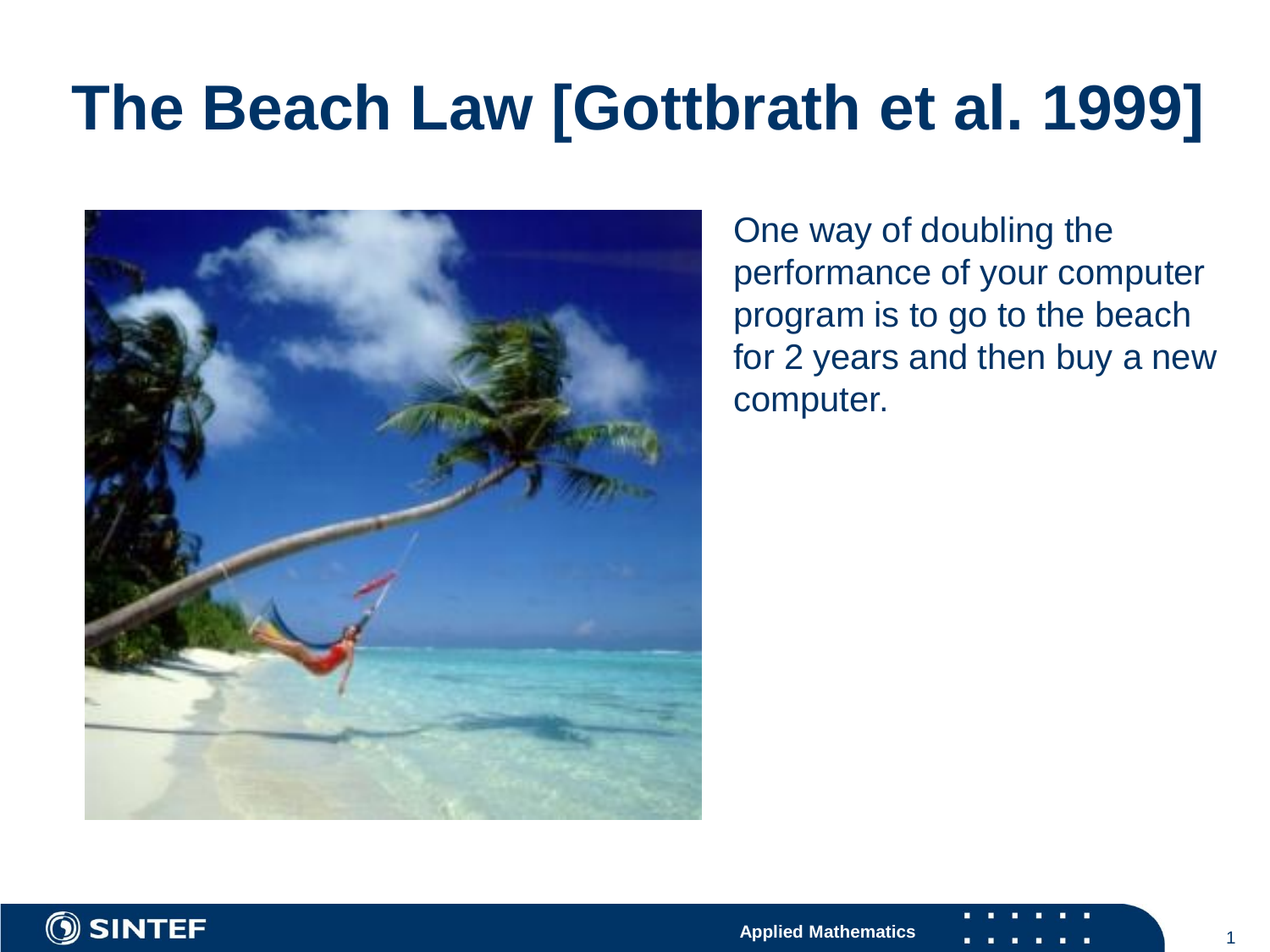### **Processor development 1970-2010**



*"The number of transistors on an integrated circuit for minimum component cost doubles every 24 months" – Gordon Moore, 1965.*

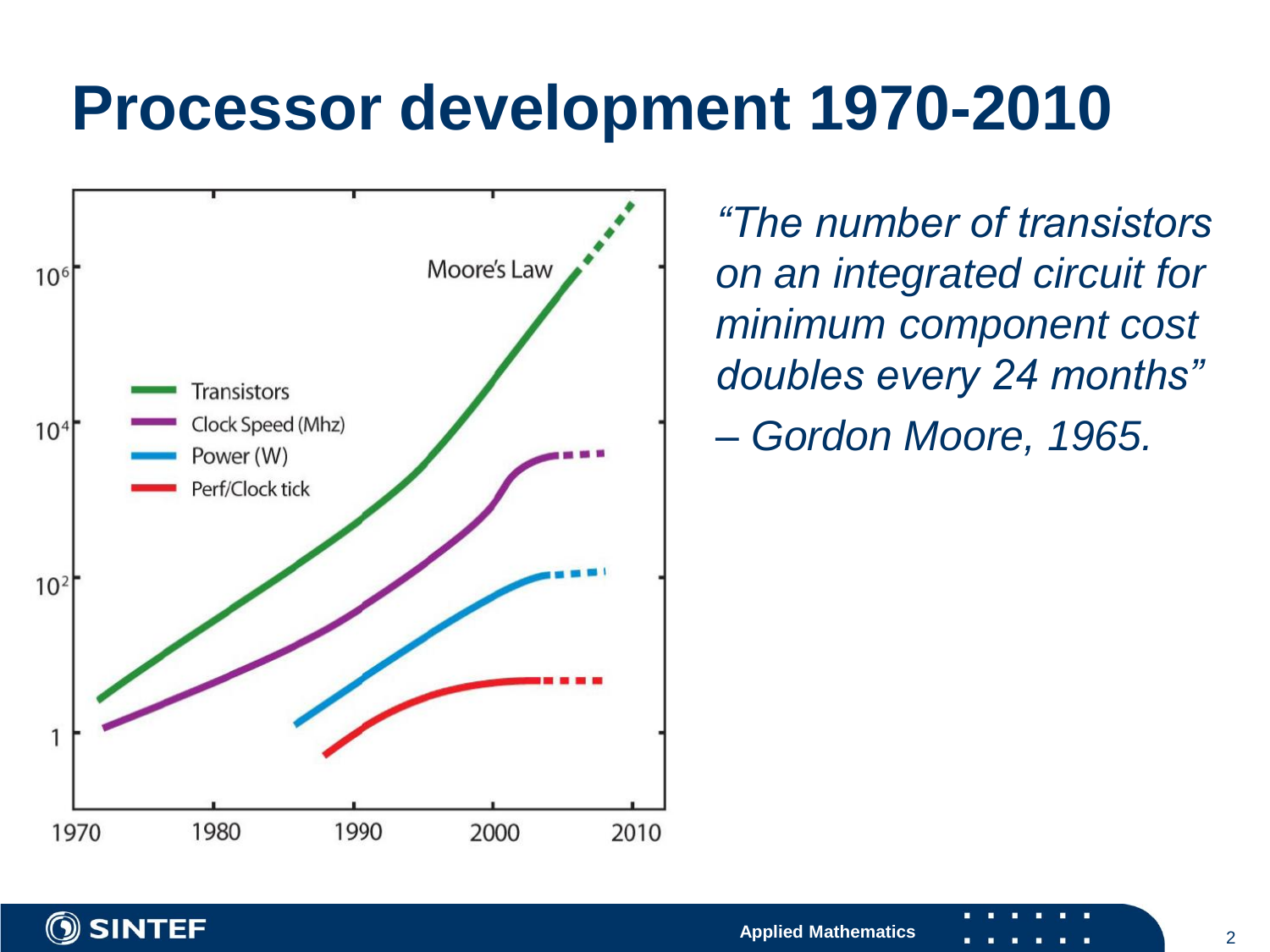# **What happened?**

- Moore's law at work, expected to hold until 2030 ...
- The Beach Law was valid until about 2005 ...
- Heat dissipation etc. stopped it
- PC computing power still benefits from Moore's law
- Multi-core processors for task parallelization (multi-threading, shared memory)
- Accelerators for data parallelization (stream processing)

#### Drastic change in the development of processors

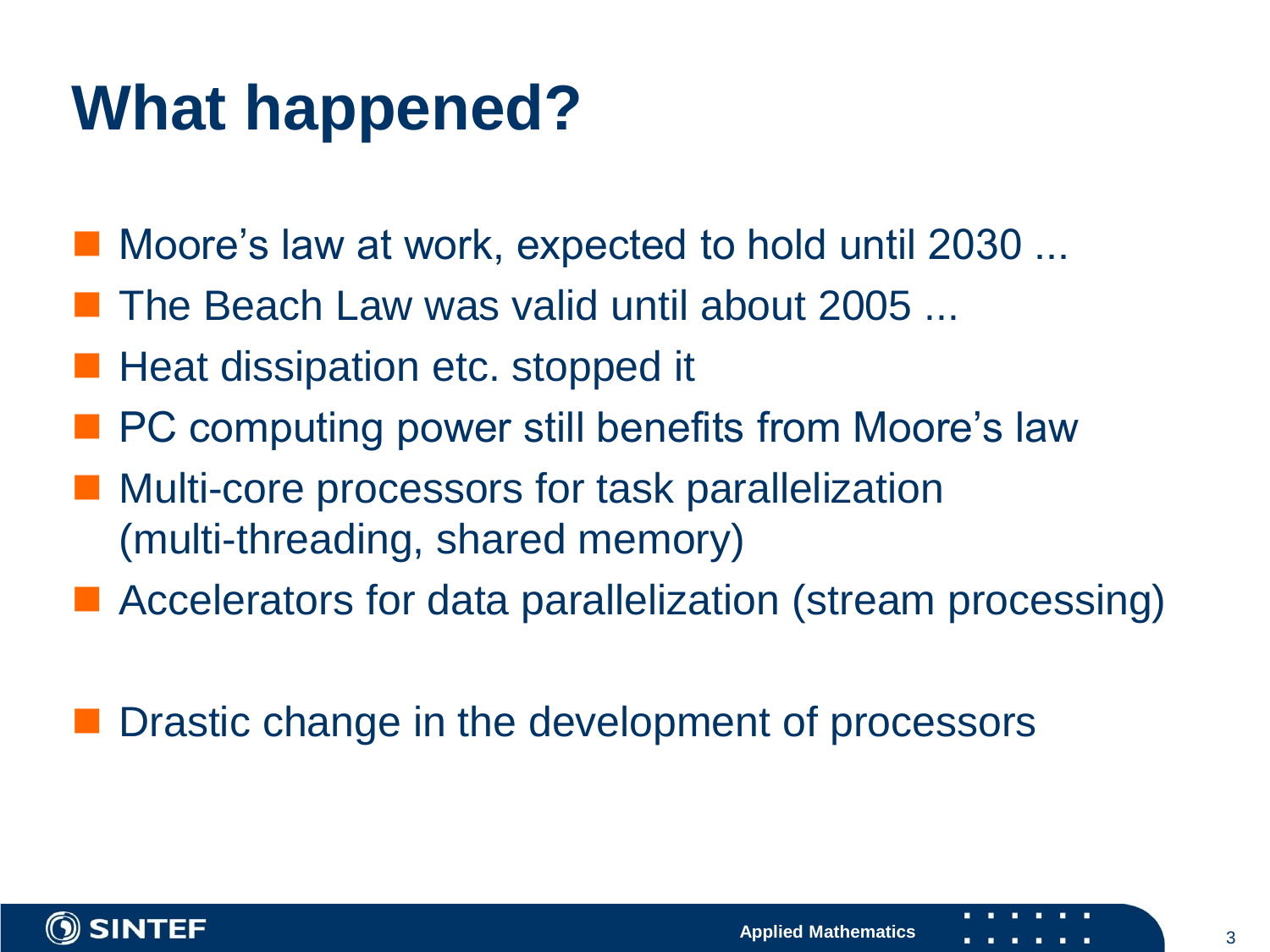### **Multi-core processors**



 Heat dissipation varies with clock frequency cubed 2 cores, reduced frequency, same heat dissipation

- 70% higher computing performance **if you can exploit it**
- **Sequential programs will run slower**

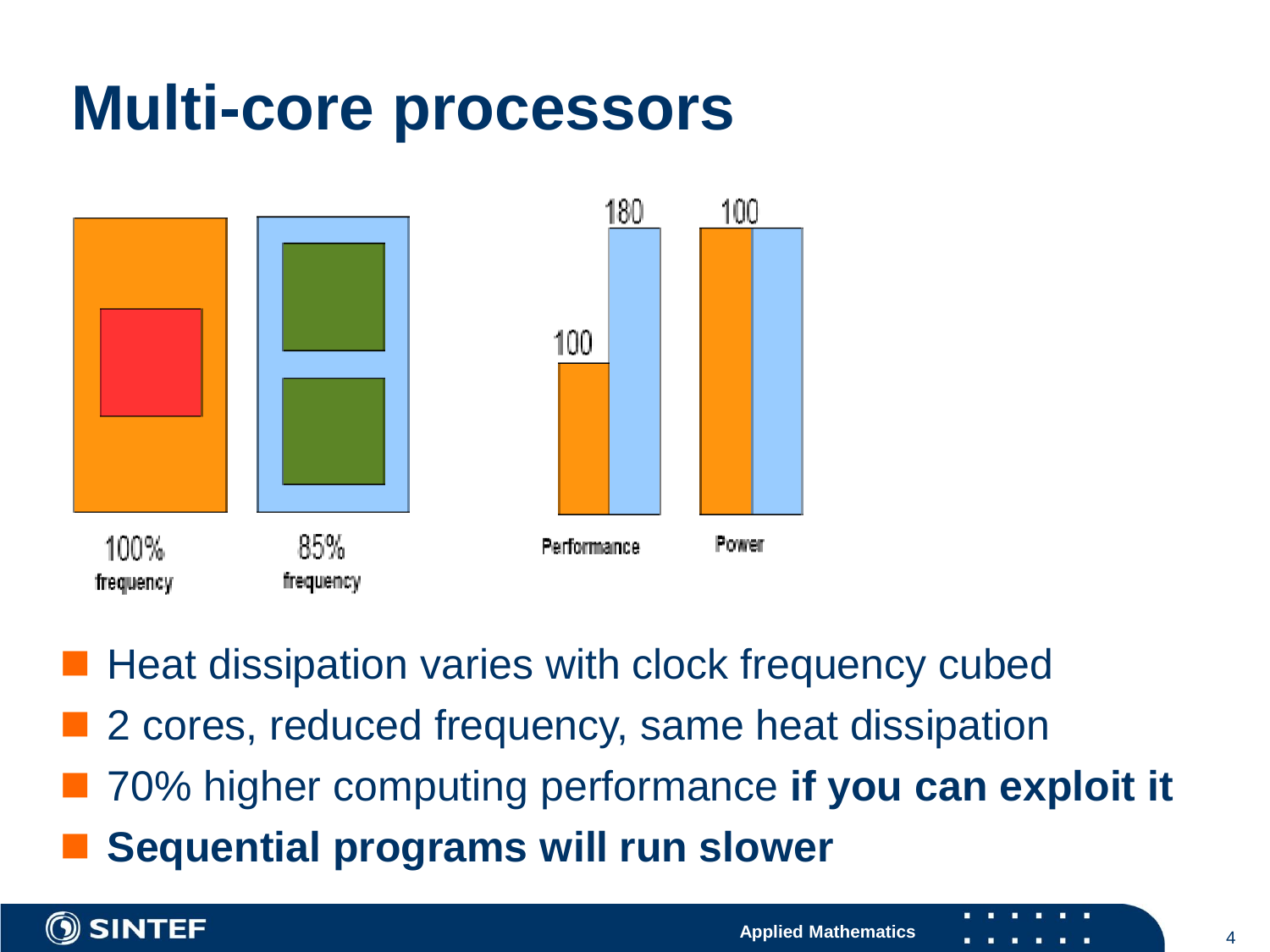# **Stream processing accelerators**

- The graphics card was the origin
- Developent driven by gaming industry
- Computing power increases rapidly
- Programmability improves rapidly
- Libraries, debugging and profiling tools
- Single Program Multiple Data
- Massively parallel, thousands of threads
- **Nou need to** 
	- understand the architecture
	- worry about code diversion
	- worry about memory latency

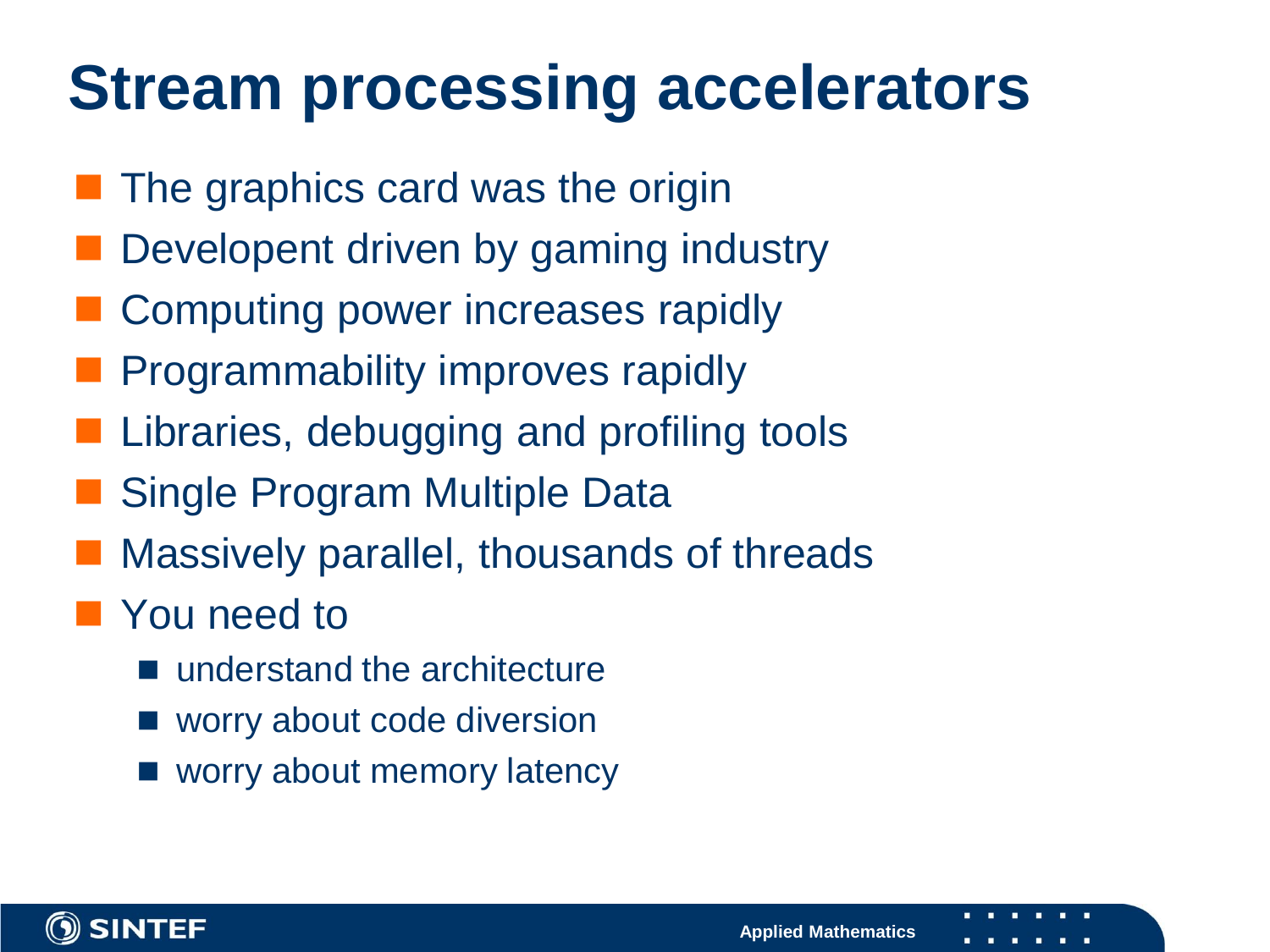# **The GPU – NVIDIA Fermi Architecture**



16 streaming multiprocessors are positioned around a common L2 cache

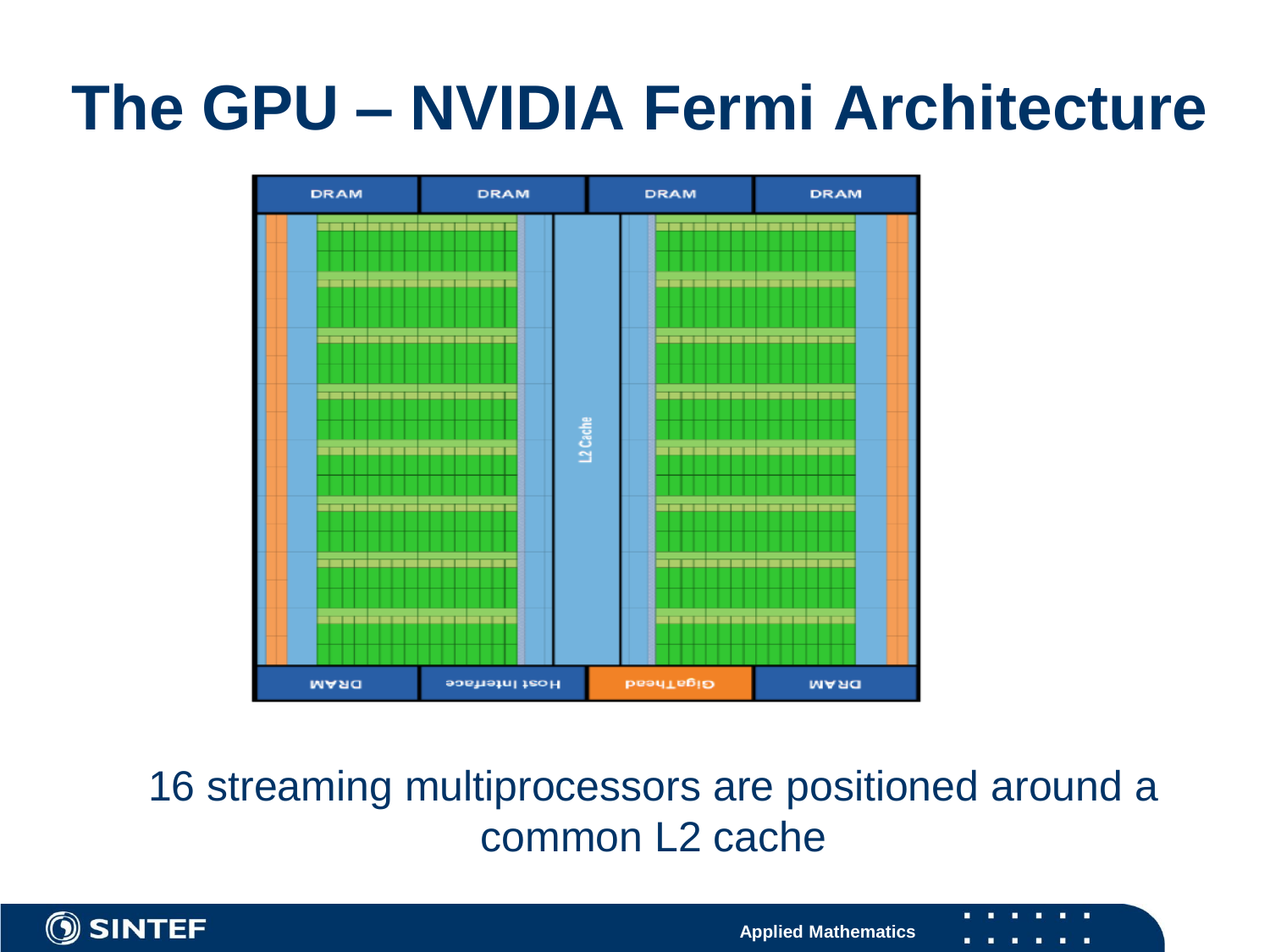# **The GPU – NVIDIA Fermi Architecture**



Each of the16 Streaming Multiprocessors (SMs) has 32 cores, 512 cores in total. Each core run the same program («kernel»), with individual data and individual code flow (SPMD). Divergence means serialization. Need more threads than cores to hide latency, typically >512 threads for each SM, say 10.000. One may run multiple kernels concurrently.



**Applied Mathematics**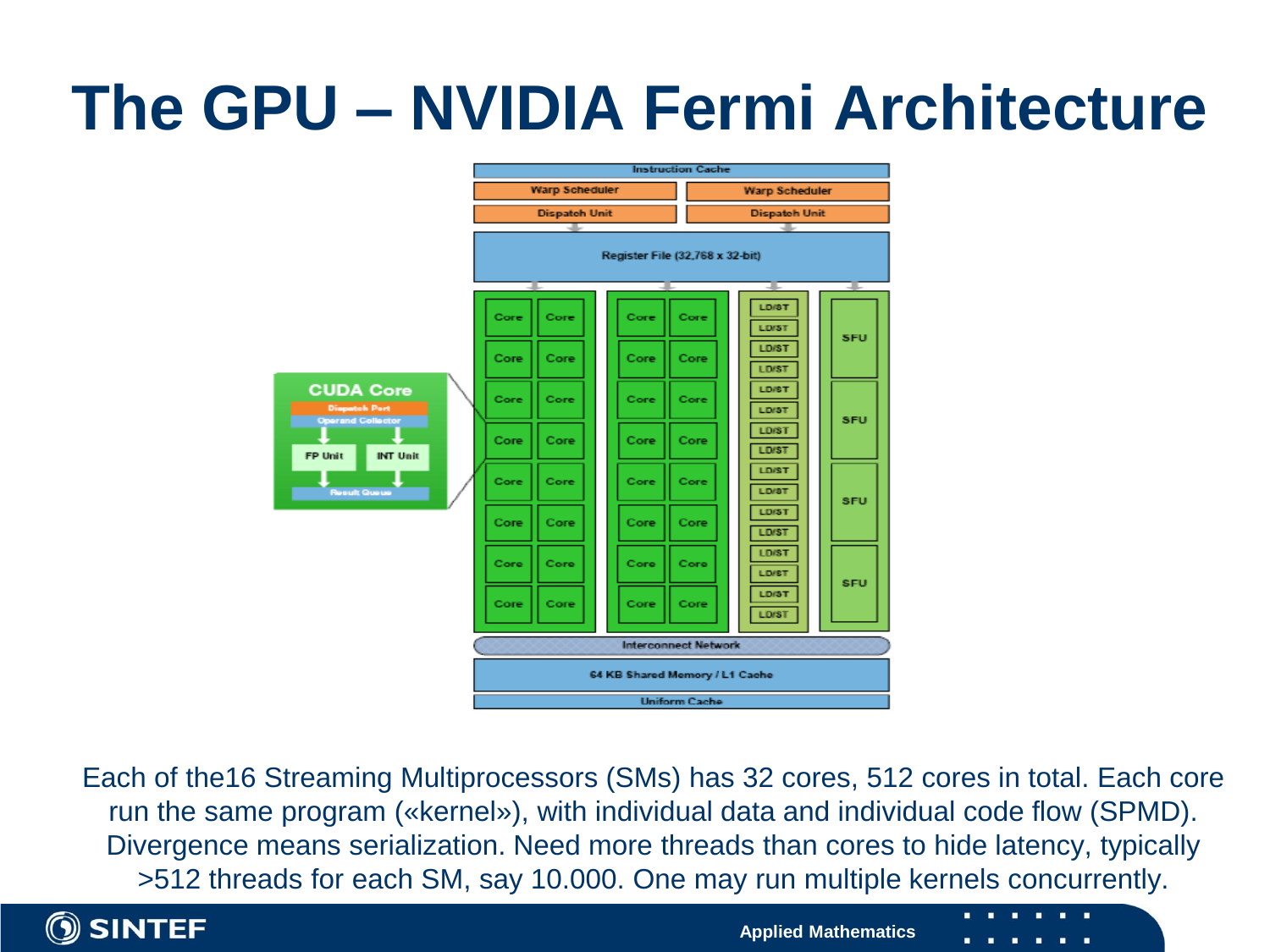# **GPU vs CPU performance**





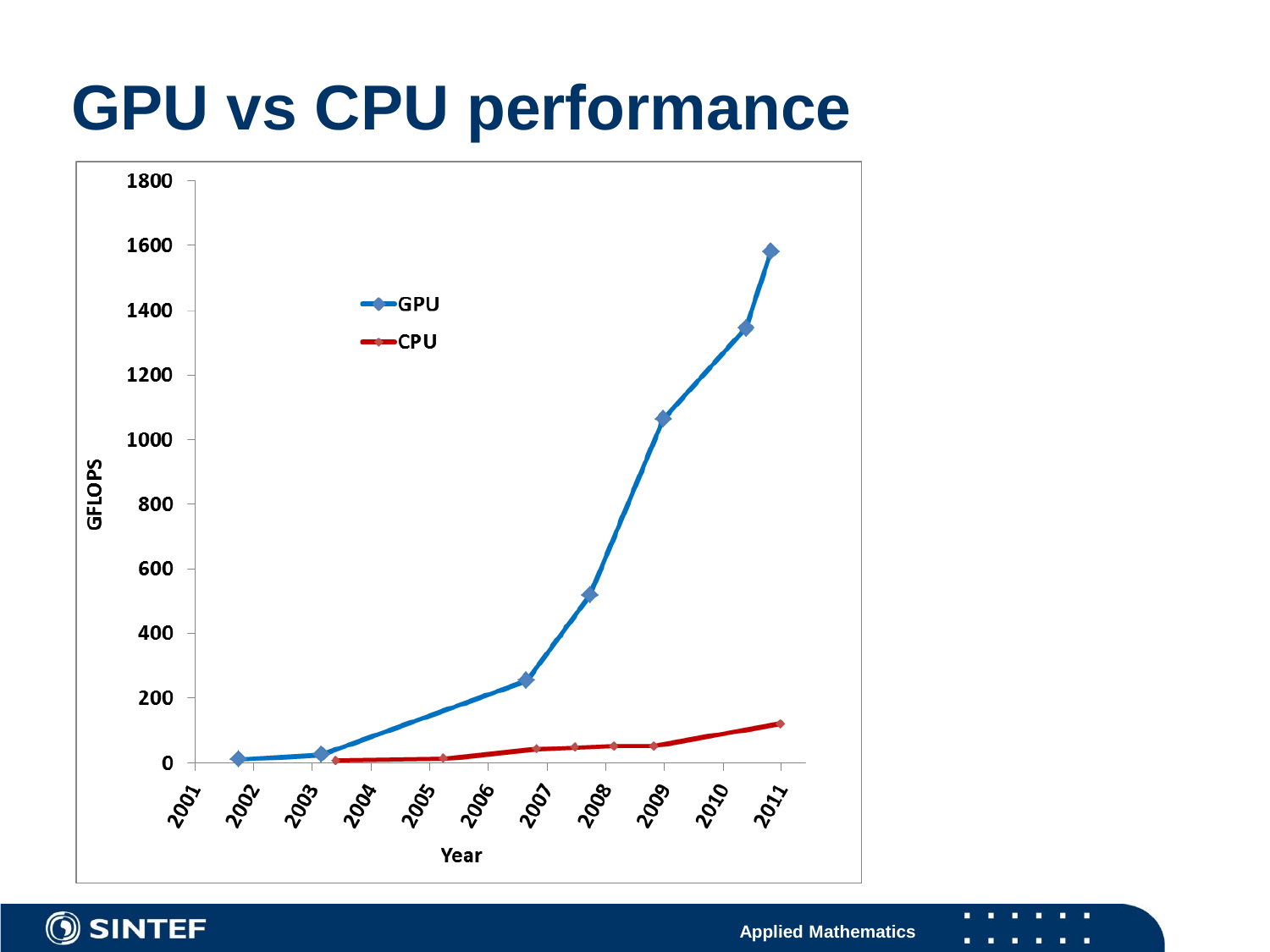#### **Heterogeneous computing**

 **Heterogeneous computing systems**: electronic systems that use a variety of different types of computational units.

■ Current and future PCs are parallel and heterogeneous

"GPUs have evolved to the point where many real-world applications are easily implemented on them and run significantly faster than on multicore systems. Future computing architectures will be hybrid systems with parallel-core GPUs working in tandem with multi-core CPUs."

> Prof. Jack Dongarra Director of the Innovative Computing Laboratory The University of Tennessee

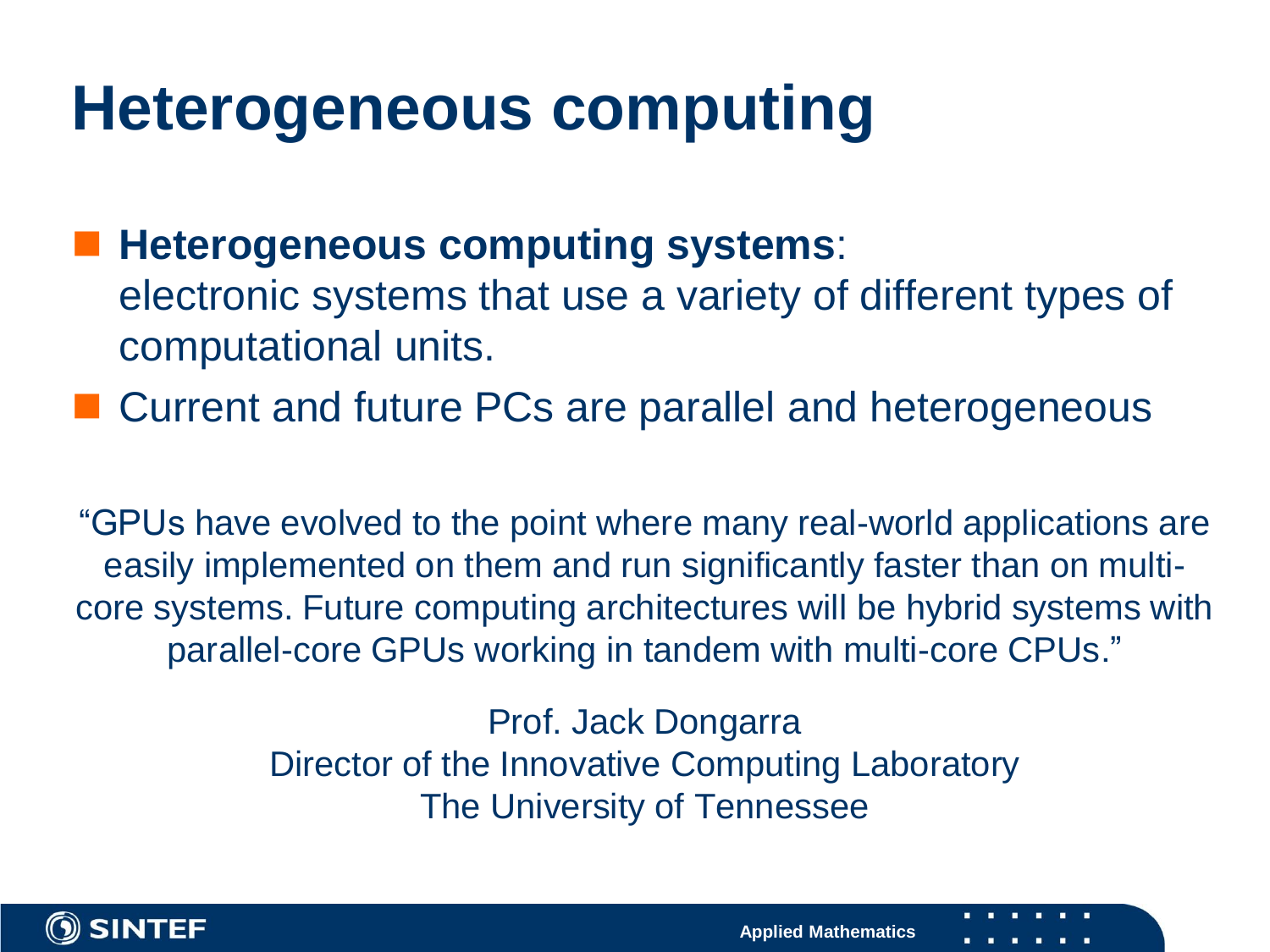#### **Supercomputer on a chip Single die heterogeneous processors**

**AMD Fusion Intel Sandy Bridge** 





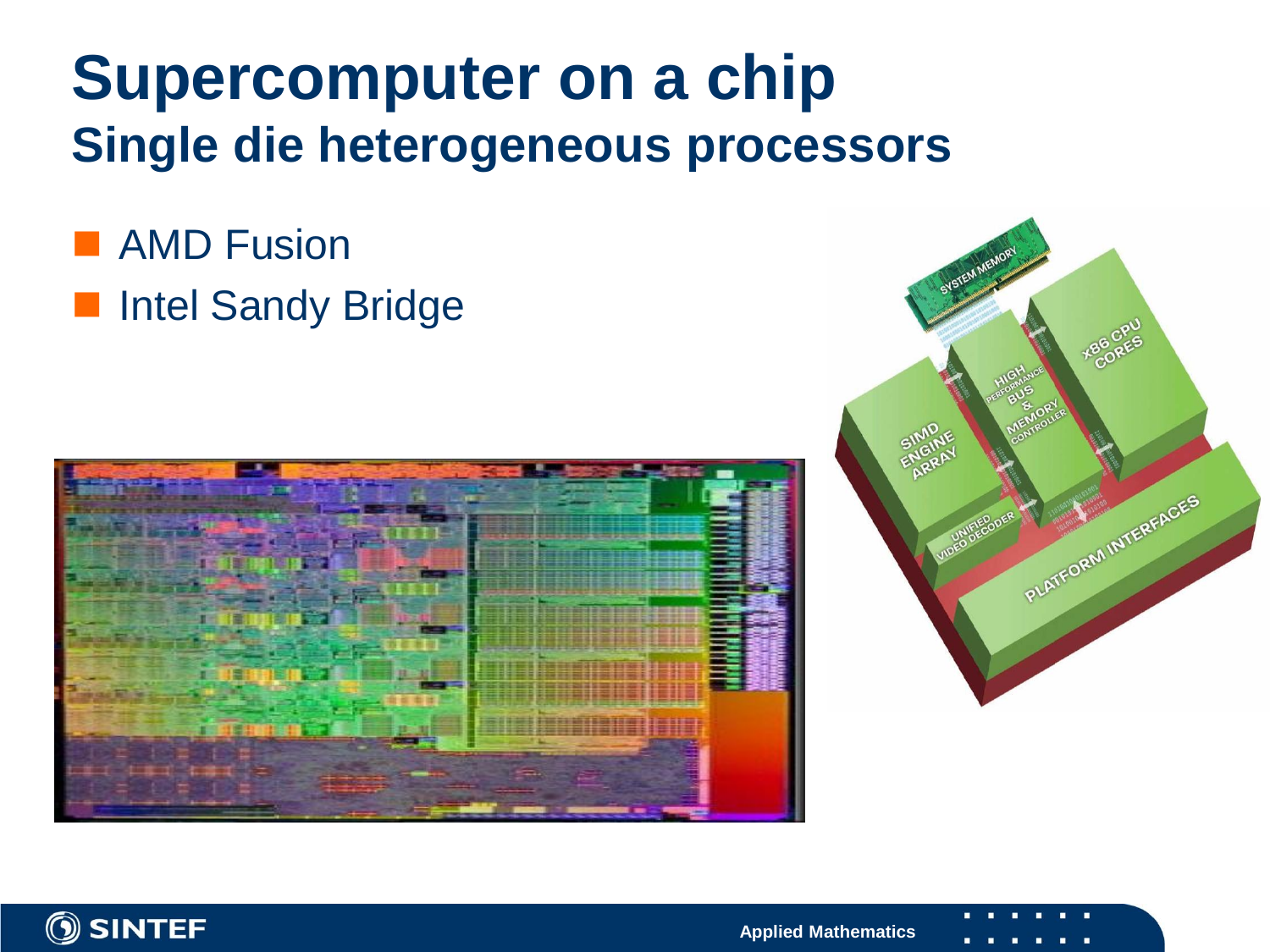### **Observations**

- «The Beach law» does not hold any more ...
- Fundamental change in the general increase of computing power
- «Moore's law» still at work, until 2030?
- The GPU has become a generally programmable, very powerful device
- Local search up to 1000 times faster on the GPU than on one CPU core
- Every PC will soon have a heterogeneous supercomputer inside
	- multiple cores
	- stream processing accelerator
- Your sequential program can only exploit a small fraction of the power
- Little hope of efficient tools for automatic parallelization
- Providers of basic optimization technology cannot ignore the potential
- Bottlenecks in industry and research
- Opportunities for new ideas in optimization

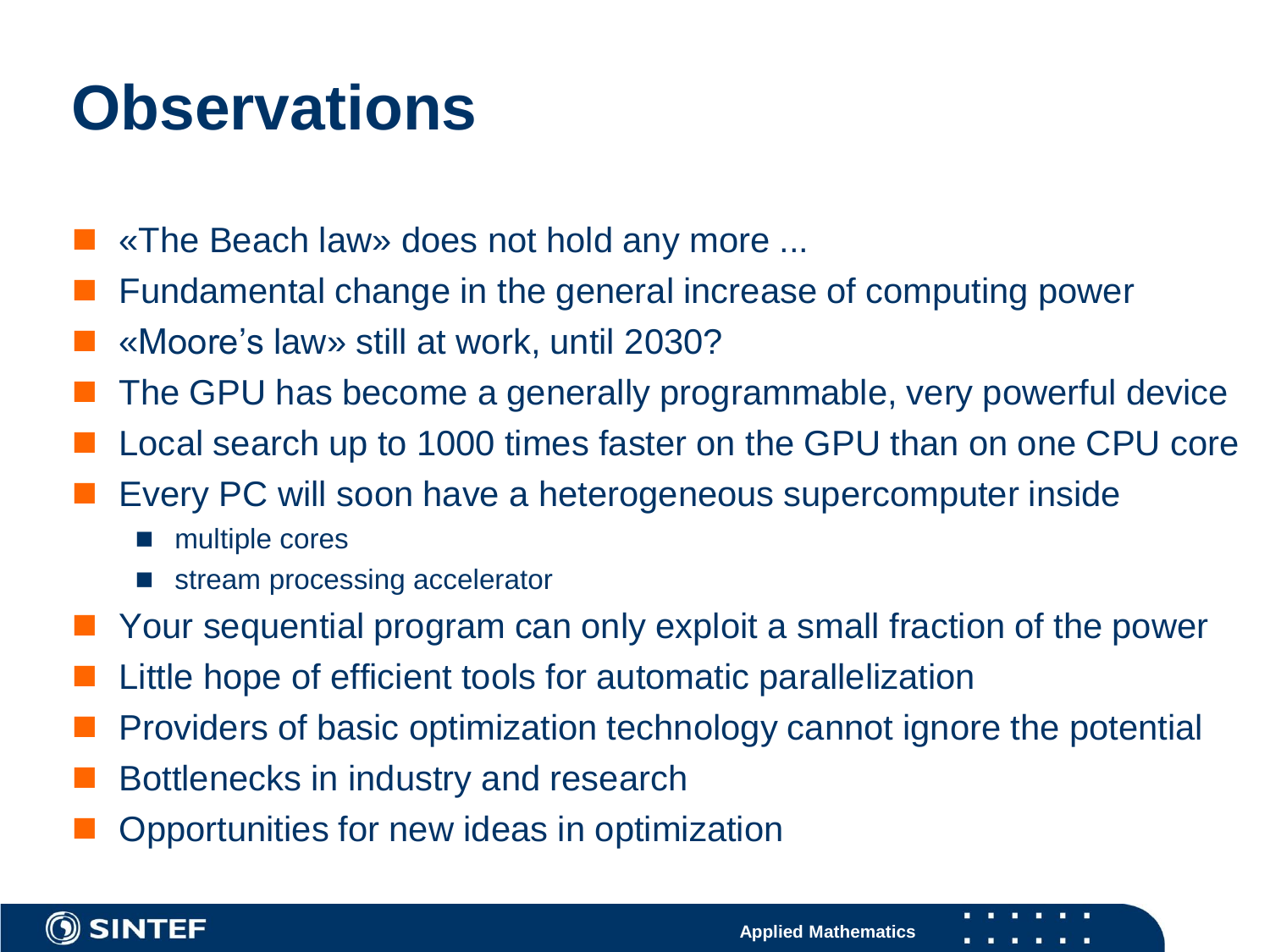# **Why bother?**

- Exploit present hardware
- Profit from the future increase of processor power

#### **Robustness**

- Larger-size, more integrated problems
- Real-time applications
- Stochastic models
- Multi-criteria problems
- New ideas in optimization
- Automated parallelization?
- Tool vendors?



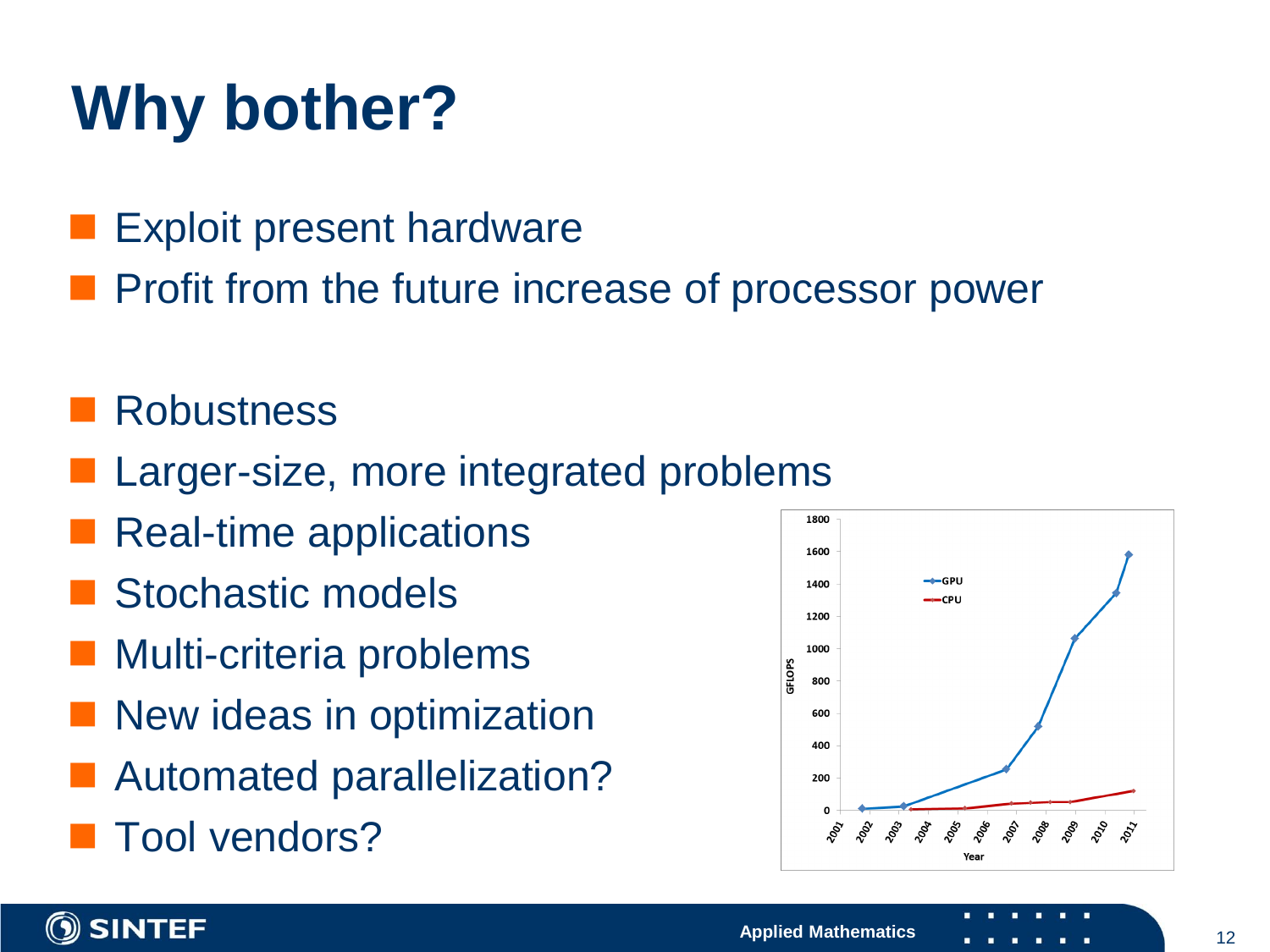# **Activities at SINTEF**

- **PDA-based simulation, geometry, visualization**
- Collab project 2009-2012
- Task parallelization of the industrial VRP Solver «Spider»
- Experimental VRP solver: «Camel Spider»
- Project workshops
- META'2010 special session
- **JPDC** special issue



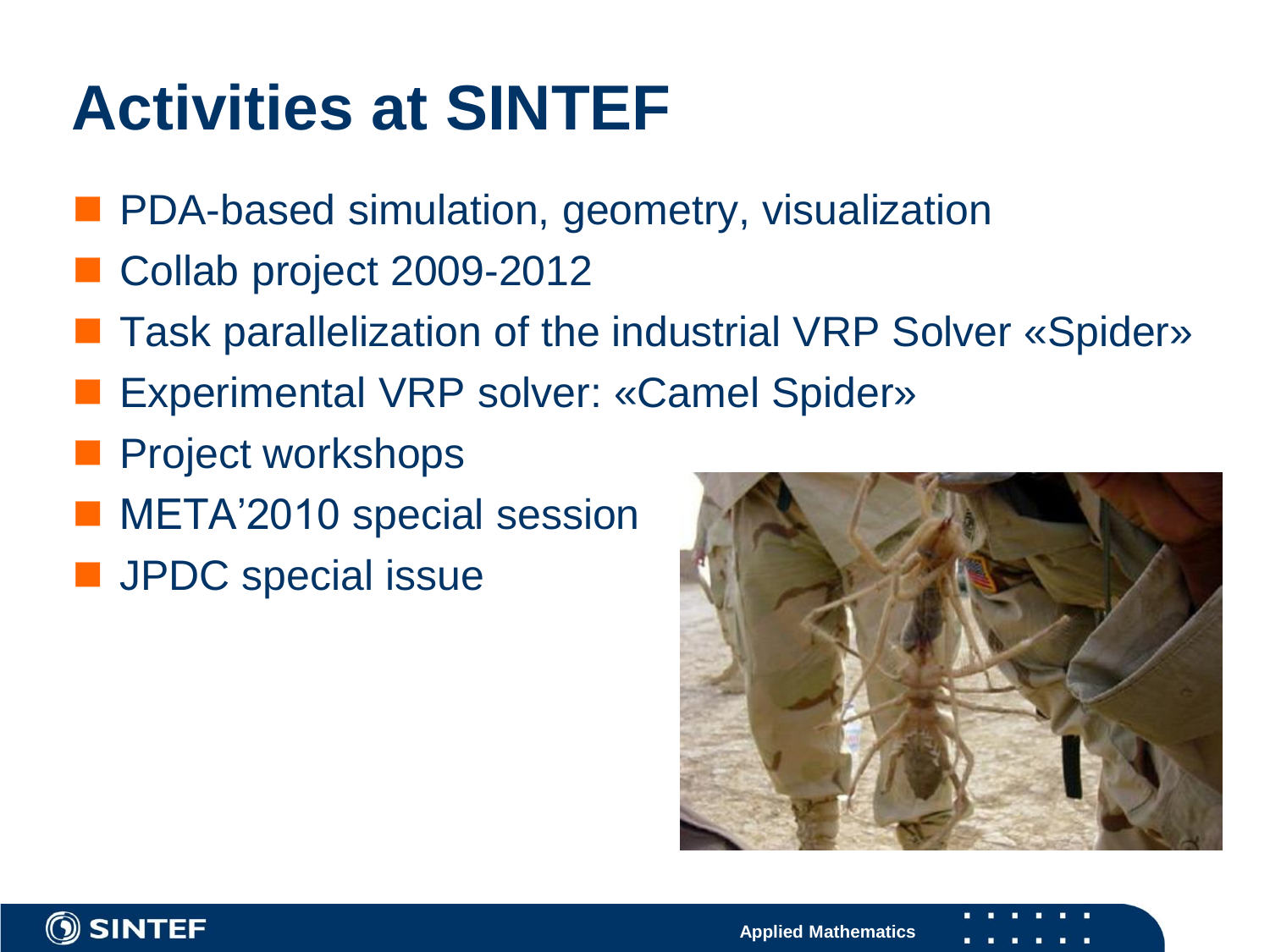#### **Ideas – Heterogeneous DOP Computing**

- Goal: Balanced use of available computing devices
- Self-adaptation to available hardware
- The GPU is a good intensification machine
	- Local Search
	- Large Neighborhood Search
	- Variable Neighborhood Search
	- ...<br>....
- **...** but one needs to worry about code diversion and memory management
- CPU used for more «sophisticated» tasks

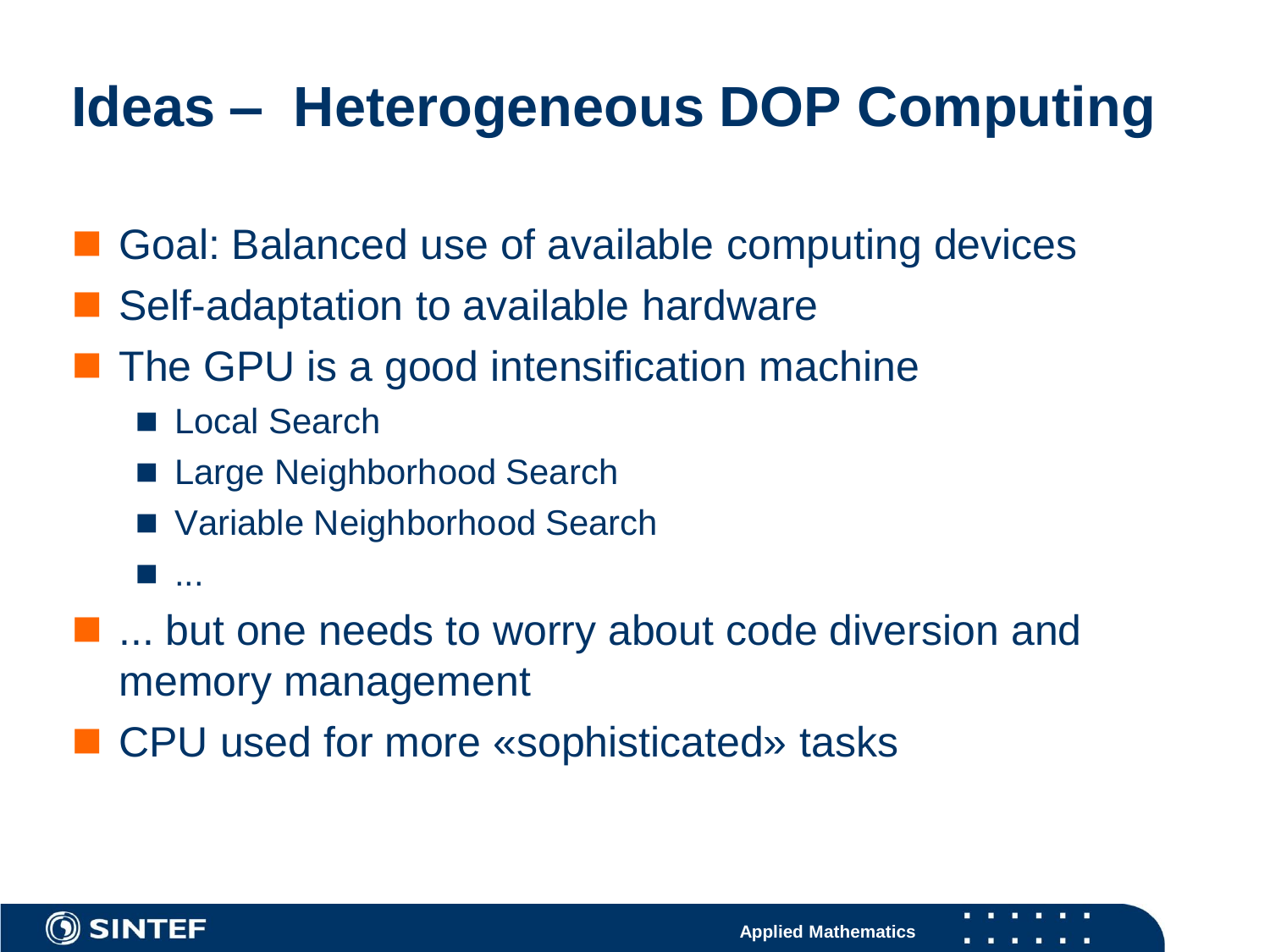# **Sketch of labor division – VRP Solver** CPU GPU GPU Tasks **Elite Solutions** Vocabularies **Memory** Task Memory Manager Man.